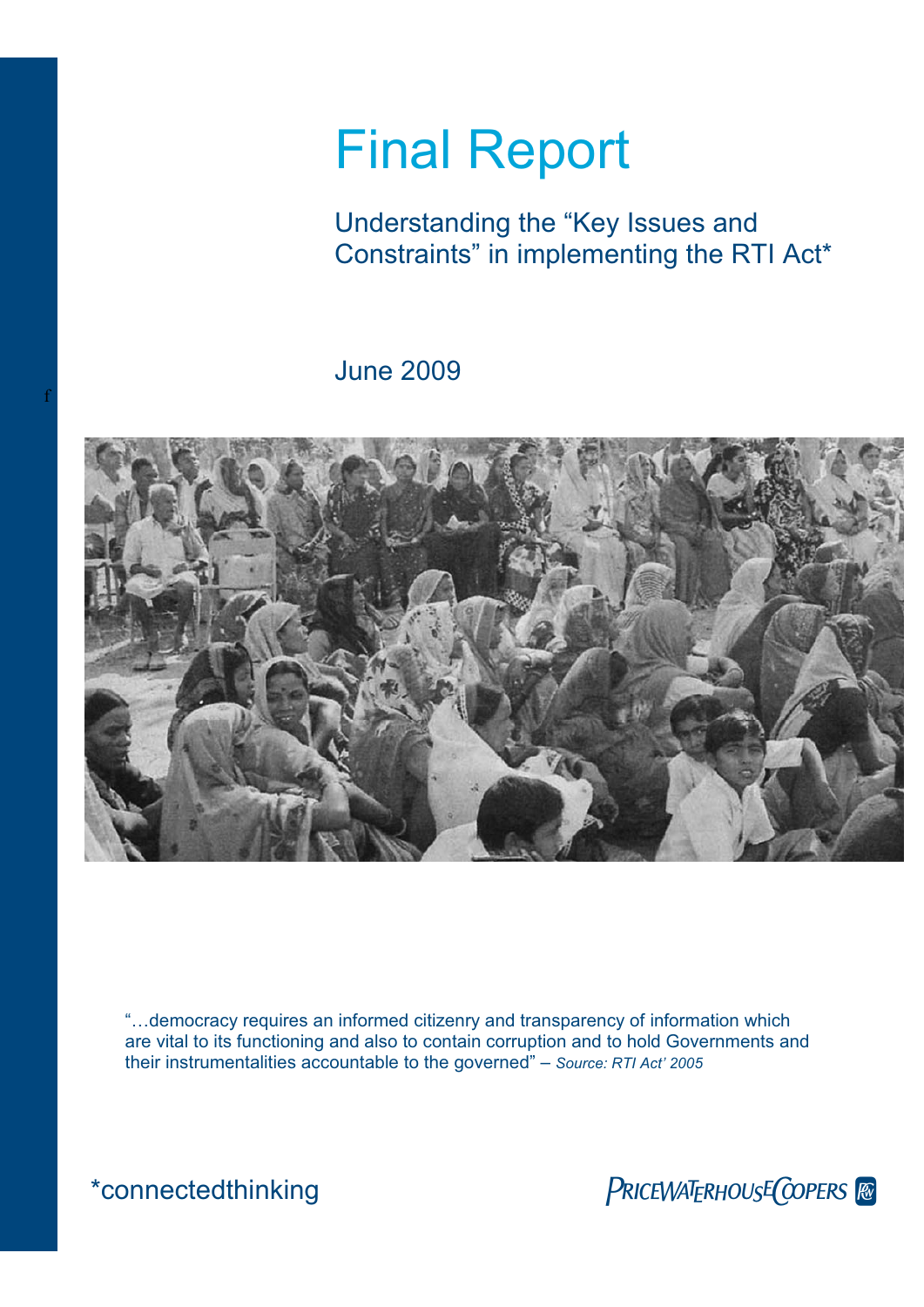# **Contents**

| <b>Executive summary</b>                               | 3 <sup>1</sup>  |
|--------------------------------------------------------|-----------------|
| <b>Introduction</b>                                    | 12 <sub>2</sub> |
| Progress made so far                                   | 26              |
| Key issues and constraints in implementing the RTI Act | 36              |
| Learning from international experience                 | 56              |
| <b>Recommendations</b>                                 | 66              |
| <b>Implementation Plan</b>                             | 91              |
| Annexure                                               | 95              |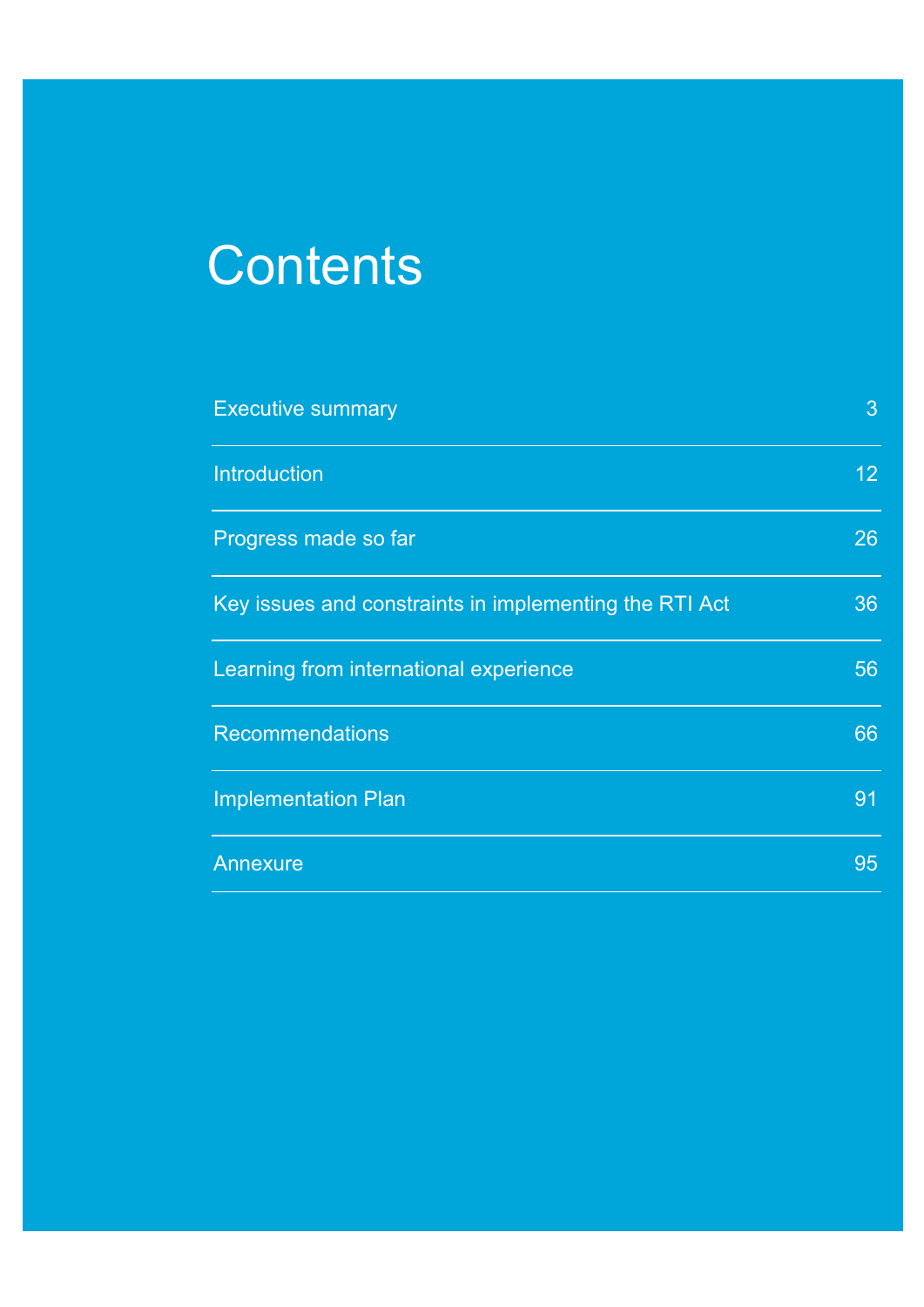### Executive summary

PricewaterhouseCoopers Final Understanding the "Key Issues and Constraints" in implementing the RTI Act\*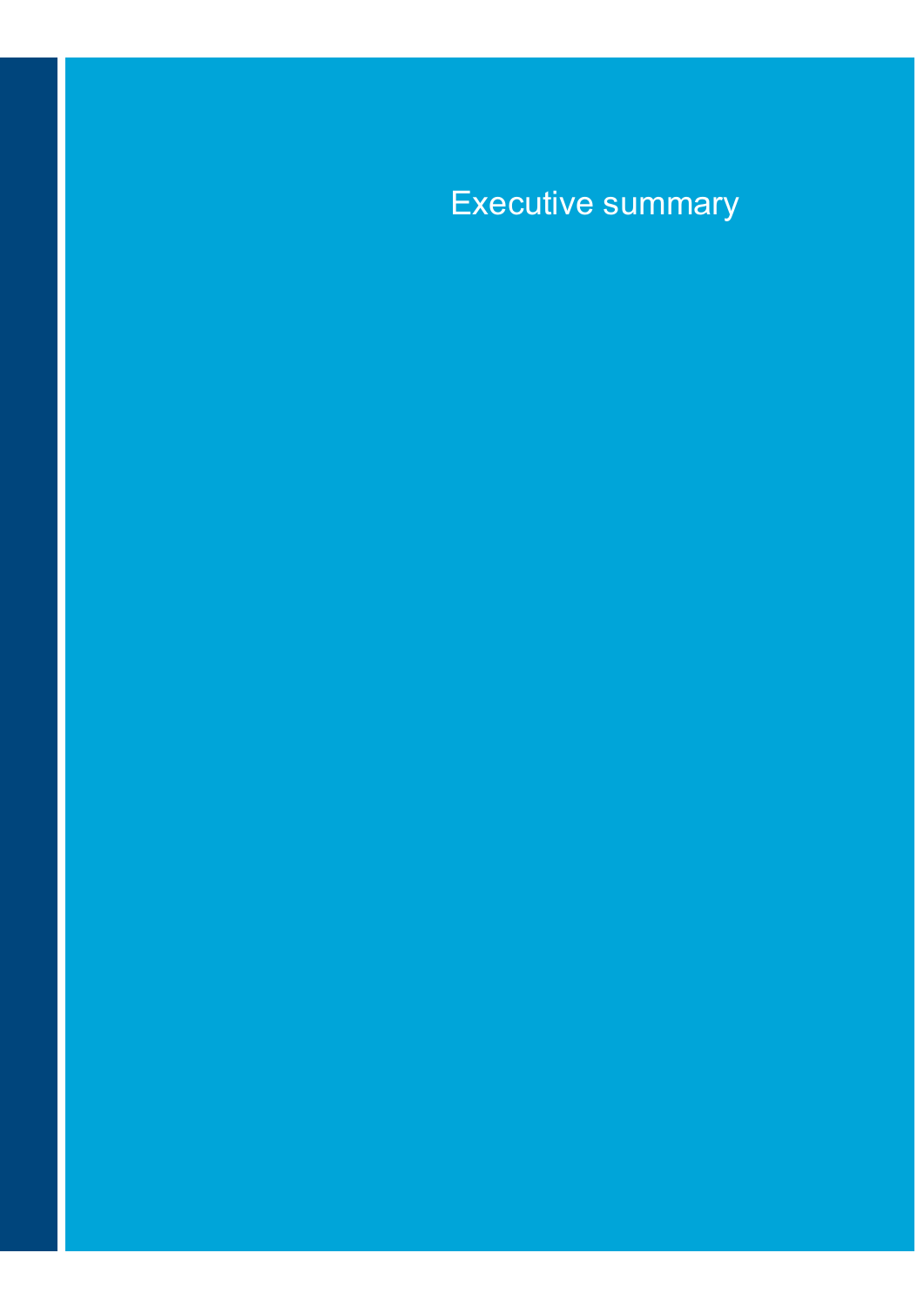### Executive summary

#### **Background**

In order to promote transparency and accountability in administration, the Indian Parliament enacted the Freedom of Information Act, 2002, which was repealed later and a new act, The Right to Information Act, came into force on 12 October 2005. The new law empowers Indian citizens to seek information from a Public Authority, thus making the Government and its functionaries more accountable and responsible. The Act has now been in operation for over three years and has benefited many, including the poor and the underprivileged.

It has been highlighted in this report through various case studies that RTI Act has adequate "teeth" to bring in transparency and reduce corruption. At the same time it accepted that the Act has not yet reached the stage of implementation which was envisioned. However, it is still a matter of pride that we have given to ourselves, a tool which has the potential to usher in transparency, and reduce corruption. Notwithstanding the improvement requirements, the following achievements are undisputable:

- The basic tenets of the Act have been implemented and the institutional mechanism is in place and is in use by citizens
- The institution of Information Commission has assumed a pivotal position
- Civil society organisations have been, and continue to be, active in ensuring the implementation of the Act in letter and spirit
- Civil society organizations and the media have started using the Act for bringing in transparency and objectivity
- Centre and State Government departments have initiated the training of key functionaries to assume the responsibilities of PIOs and FAAs
- Government employees/Public Authorities are aware of the basic elements of the Act
- Various State Governments have taken up initiatives, which go beyond the stipulations of the Act, and further the spirit of the Act.

It is acknowledged by all stakeholders that substantial amount of work still needs to be done. Department of Personnel and Training (DoPT),

the nodal Department<sup>1</sup> or Government of India, also recognises that there are various issues and constraints involved in the implementation of the Act.

With this background, DoPT had engaged PricewaterhouseCoopers (PwC) for assessing and evaluating the level of implementation of the Act with specific reference to the key issues and constraints faced by the "Information Providers<sup>2</sup> and "Information Seekers".

#### The Study

- This report has been prepared by PricewaterhouseCoopers (PwC) in association with IMRB (market research partner). This study takes into account the feedback $3$  of over 2000 information seekers and over 200 information providers across public authority (PA) at Centre, State, and local levels in 5 States. It also includes feedback of 5000 citizens with respect to their awareness of the RTI Act.
- As part of the study, the team also conducted four national workshops, in which Central Information Commissioners, State Information Commissioners, Civil Society Organisations, and the media participated. Apart from this, the team has also (i) participated in several seminars conducted by Civil Society Organisations, (ii) conducted various focused group discussions/one to one meetings with several stakeholders, including PIOs and first appellate authorities.
- The survey design was a consultative process involving various stakeholders such as media, Civil Right Activists, PIOs, FAAs, Information Commissions, Citizens etc. Thereafter, feedback was solicited by hosting the questionnaire on Ministry of Personnel, Public Grievances, and Pensions website www.persmin.nic.in). The feedback was incorporated before rolling out the fieldwork.
- After the fieldwork was done by the team, the team was guided in the analysis by inputs received from select RTI Activists, Information Commissions from various States and the Consultative Monitoring Committee<sup>4</sup>

4

<sup>&</sup>lt;sup>1</sup> The term Nodal Department is used for the Department of the appropriate Government, which is responsible to provide administrative support for the implementation of RTI Act.

<sup>&</sup>lt;sup>2</sup> Information Providers comprise of PIOs, AAs, Information Commissioners, Nodal Agencies, and training institutes

<sup>&</sup>lt;sup>3</sup> The sampling methodology is detailed out in Chapter 1 of the report

<sup>&</sup>lt;sup>4</sup> The CMC committee was set up by the DoPT to facilitate the study and monitor the progress of the study. The CMC met six times during the course of this engagement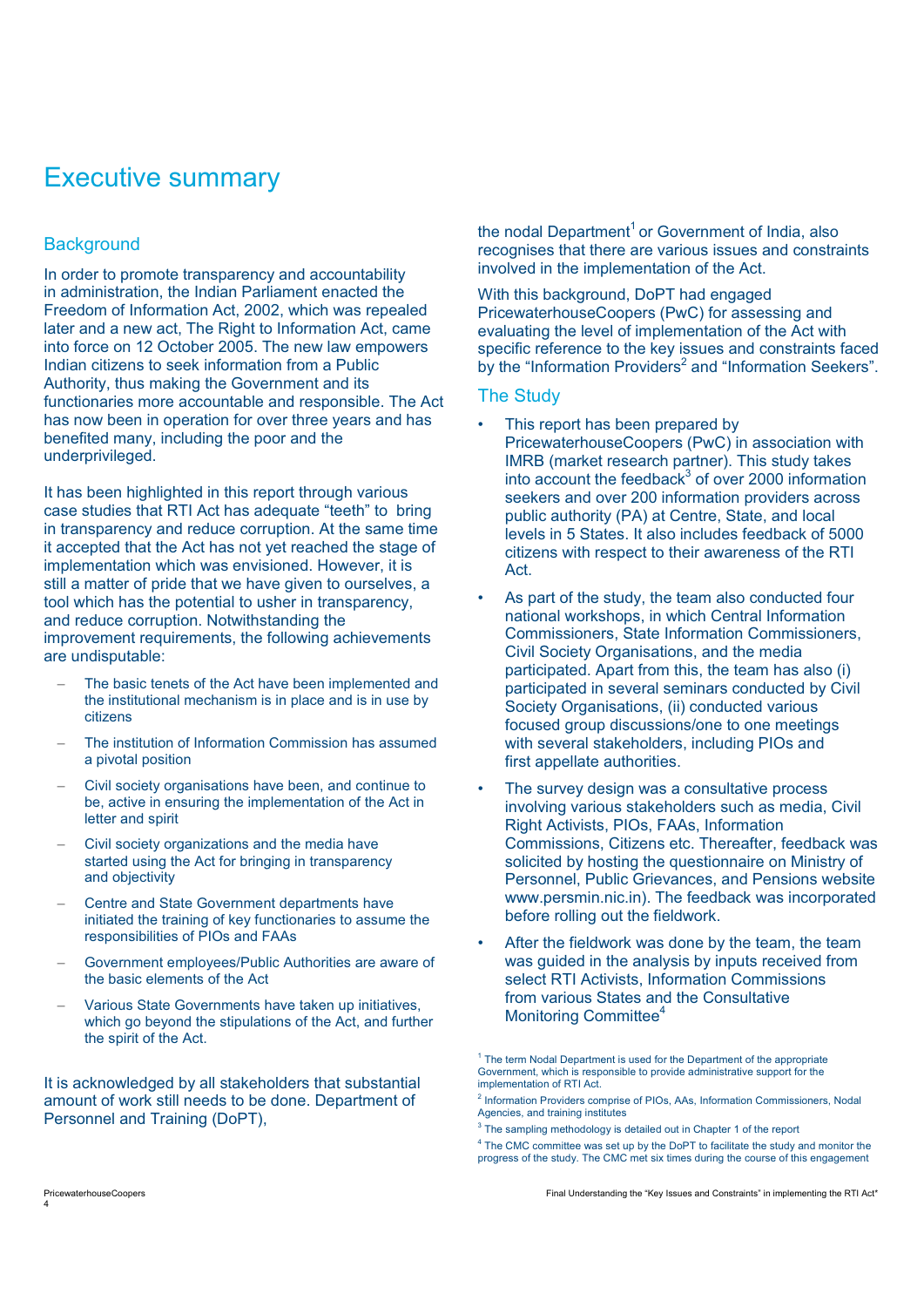#### Key<sup>5</sup> observations and recommendations:

Key findings and recommendations of this study have been presented across six broad areas relating to:

#### **Enhanced Accountability and Clarity in role**

For an Act to be successful, accountability and performance measures have to be unambiguously defined. In the absence of clear accountability and a measurement gauge, there is a high probability that the Act/Plan or Scheme would not be implemented in true spirit.

#### Key issues

During the study it was established that (detailed out in Chapter 3):

- There is variance in role/ownership of State Information Commissioners (SIC) and State Nodal Department in implementation of the Act, despite the fact that the appropriate Government's role is clearly defined in Sections 26, 27, and 28 and the Information Commissioner's role is defined in Section 19.
- There is inadequate planning at Public Authority level to proactively identify and address the constraints and ensure that citizens are provided the requested information (as per Section 4 and 5)
- There exist inadequate processes, infrastructure or resources with the Information Commission to measure the extent of implementation of the Act (for e.g. Section 4). Also, there is inadequate infrastructure, to measure the number of RTI applications filed/disposed and rejected on a real time basis for various Public Authorities (required as per Section 25 (3))

#### The study brought out the need for:

- Detailing roles and responsibilities and aligning them with the provisions of the Act; and the necessary Government support needed to be provided to the Public Authorities.
- The appropriate Government spelling out specific responsibilities and making people accountable for implementation of specific provisions of the Act. This is especially important since currently in most cases there is a lack of clarity/lack of ownership of planning to implement the provisions of the Act in totality at the Public Authority level or the appropriate Government level.

#### Recommendations

- At the State/Central level, there should be an RTI Implementation Cell headed by a senior bureaucrat (or any other bureaucrat, who will be able to coordinate among various Departments/Ministries), which should monitor the reports/status on various issues related to RTI based on inputs from SIC/CICs and the Public Authorities. However, from an operational aspect, the nodal (administrative) Department should be responsible for coordination and administration.
- It is implicit that at a Public Authority level, the implementation of RTI (especially Sections 4-5) is the responsibility of the administrative head. Given the (a) current low level of implementation of section 4(1)(b) and (b) low success in providing information within the stipulated time, there is a need for capacity-building within the Public Authority. The administrative head may constitute/appoint Public Authority's RTI Cell (PARTI Cell), to proactively address the issues pertaining to RTI implementation and develop a roadmap for implementation. The size of this cell/team will depend on the size of the authority and number of RTI applications received. Given that there are Public Authorities of various sizes, it is suggested that this PARTI Cell should start from a Ministry. The agencies/offices under its control may either be adequately represented or may have a different PARTI Cell of their own and so on, till all Public Authorities are covered.
- Capacity-building (through Knowledge Resource Centre (KRC) for RTI) has been recommended at the National level to facilitate the Central and State Governments towards providing guidelines, establishing templates of standard rules, templates of various forms, and suggested payment channels etc. The KRC, should be responsible for knowledge management, disseminating landmark cases, and developing common IT applications for Information Commissions and Public Authorities.

<sup>5</sup> Note: These are key findings and recommendations. Detailed analyses leading to the assertion/recommendations are detailed later in this report.

5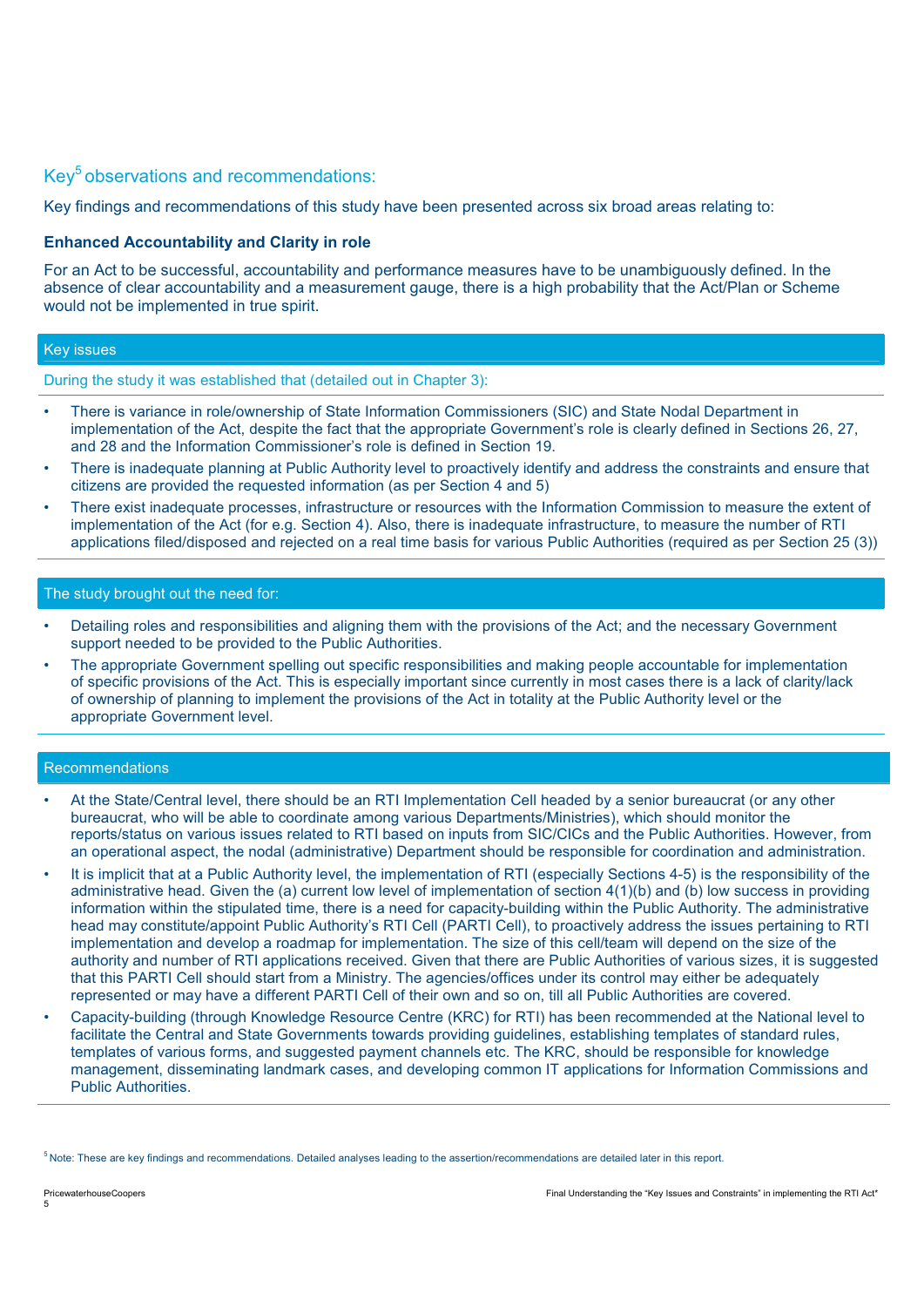#### **Improving RTI Awareness:**

This Act implies empowerment of the citizens of India. Hence there is a responsibility of the appropriate Government to create awareness among citizens on their rights under the Act,

#### Key issues

- The Act mentions the responsibility of the "appropriate" Government to develop and organise educational programmes to advance the understanding of the public, and the disadvantaged communities in particular, on how to exercise the rights outlined in this Act (Section 26(1) A). However, during the study it was established that:
	- $\circ$  Only 13% of the rural population and 33% in urban population were aware of RTI Act
	- o Only 12% of the women and 26% of men were aware of RTI Act.
- In absence of any mass awareness campaign carried out by appropriate Governments, the current public awareness is primarily a result of media, "RTI investigations" done by the journalists and efforts of civil society organisations.
- Furthermore, the awareness level of the citizens regarding their rights as an appellant under RTI is minimal. During stakeholder consultation, the civil society organisations felt that there were instances when the principles of natural justice were not followed during the hearings. This could have been avoided if the appellants were aware of their rights as appellants during the hearing process.

#### **Recommendations**

- It is recommended that the Government of India (GoI) should establish RTI as a "brand" through a mass awareness campaign (there are already a few strong brands in Government schemes such as NREGS, family planning, consumer awareness etc). To take care of linguistic and local relevance, the awareness campaign has been recommended both at Central and State levels. The main objectives of the campaign should be to:
	- o Increase public knowledge and awareness
	- o Encourage citizen involvement and debate
	- o Increase transparency within the Government
- Awareness could be created within the Government/Public Authorities by putting prominent displays at Public Authorities, and making citizens aware of their rights. Also, it has been suggested that the appellants be made aware of their rights and duties by putting up visual display boards at Information Commissions (template provided in Annexure 7).
- A publicity campaign has been recommended. The timing of this campaign has been suggested post implementation of the other recommendations mentioned in this report. It is expected that after implementation of the other recommendations, the Public Authorities, appropriate Governments, and Information Commission would be able to handle more "volume" that is generated through the awareness campaign.

#### **Improving Convenience in Filing Requests**

As determined by the survey, most of the applications (more than 70% of the people surveyed) for information are filed at the Government offices, a conducive and facilitative environment at Government offices is a necessary condition to ensure that citizens are able to apply and receive information in a convenient manner.

#### Key issues

As per sections  $4(1)(b)$ xv-xvi, 6(1) and 5(3), the Public Authority is expected to proactively provide certain information/ facilitate the citizens in accessing the information as per the RTI Act. However, during the study, it was noticed that there was a wide gap in ensuring convenience to the citizens in filing requests for information. There were also anecdotal instances where the citizen was discouraged to file for information requests (for e.g., the form for requesting information is only a guideline, but at many places, the information requests were rejected if the applications were not in the prescribed format).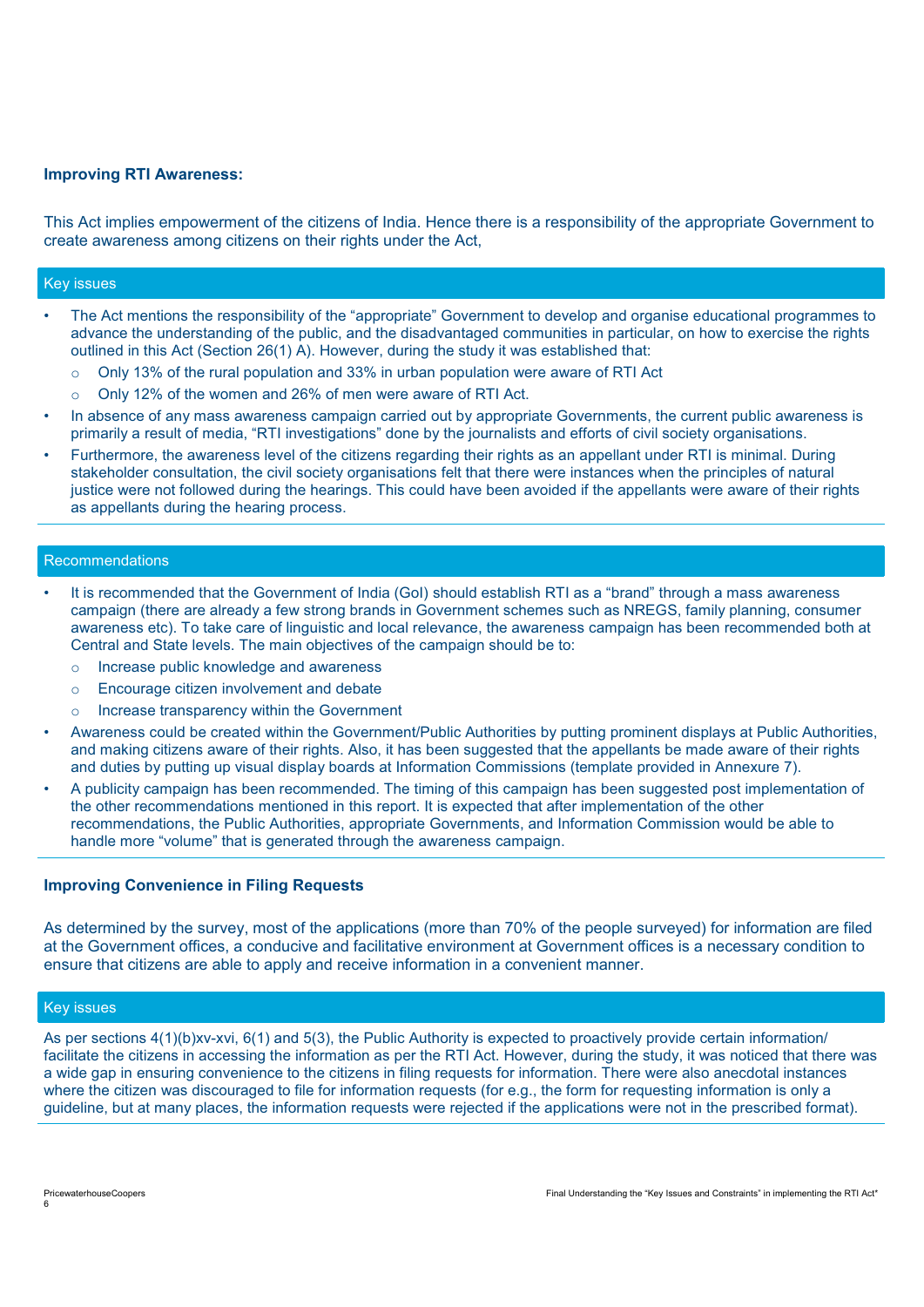#### Key issues

Some of the key issues highlighted during the survey / Focus Group Discussions (detailed in Chapter 3) were:

- Submission at the PIO office is the most prevalent channel. However, over 26% of the citizens had to pay more than three visits to submit applications and 47% said no sign boards were present to help them with the process.
- Lack of an updated list of PIOs, which leads to citizen inconvenience (providing updated list of PIOs as per section 4(1)(b) (xvi)).
- The payment of cash is the most prevalent channel. However, it has the inherent limitation of requiring the applicant to be present physically, whereas as per the Act, there is no such restriction. Most of the payment modes accepted by the Public Authorities have this inherent limitation.
- Inadequate help was provided to applicants or the attitude of PIOs was non-friendly (assistance is expected from PIOs as per section  $5(3)$  and  $6(1)$ ).
- Approximately 89% of the PIOs were not using the provision of inspection of records by citizens, which led to delay in providing information. (As per section 2(j)(1), "inspection of work, documents, records" is a means to provide information under Right to Information Act).
- Over 75% of the information seekers were dissatisfied with the quality of information provided.

Encouraging accessibility to information is one of the major change management issues among Government employees. For a Government servant, there has been a significant shift from the "Official Secrets Act" mindset to the "Right to Information Act" mindset.

#### Recommendations

In order to facilitate filing RTI requests/appeals, the following alternate channels should be considered.

- Common Service Centers (CSCs) is a scheme of the Government of India under which 1,00,000 CSCs are being created. This means that there would be approximately 1 CSC for every 6 villages. These CSCs are expected to act as front-end/single window outlets for many Government services. These are being operated by private agencies under the Public Private Partnership model. It is recommended that these CSCs should be used to collect applications (to act as APIO, as per Section 5(2)) and facilitate citizens in filing RTI applications.
- Department of Posts (GoI) is already a designated APIO under the Section 5(2) for Central Government. It is suggested that the State Governments also accord the status of APIO to post offices and designate staff to assist citizens in drafting and forwarding the applications/appeals.
- RTI Call Centers: these have already been implemented in some states or are in the process of being implemented (e.g. in Bihar, Haryana). This is a convenient channel wherein the RTI application is taken by the call centre and payment of fee is included in the telephone bill.
- RTI Portal: In this case the information request can be made through the RTI portal. Various State Governments have already started planning the implementation of this recommendation. The RTI portal should contain links to all Ministry/Department websites of the appropriate Government.
	- o The Ministry/Departments should provide a comprehensive list of agencies/offices under its control and a link (or a webpage) which contains all the suo-moto information desired in Section 4(1)(b).
	- o These agencies/offices should be categorised as recommended in ARC report, viz. (i) constitutional body (ii) line agency (iii) statutory body (iv) public sector undertaking (v) body created under executive orders (vi) body owned, controlled or substantially financed and (vii) NGO substantially financed by the Government.

The RTI application is made online by choosing the relevant Public Authority on the website owned by IC/appropriate Government. The information seeker has the option of making the payment of fee through a payment gateway.

- Also there are various e-Governance initiatives (such as e-District, e-Municipalities) which are proposed to have an RTI module in the software application being developed for this project. The role of e-District kiosks would be to act as APIOs for the other State Government departments.
- Further, it is suggested that the appropriate Government amend relevant rules so as to facilitate ease in paying the requisite fees from any part of the country, as per Section 6(1). Some of the recommendations are as follows:
	- Define certain minimum channels for payment, some of which are convenient to people residing in other parts of the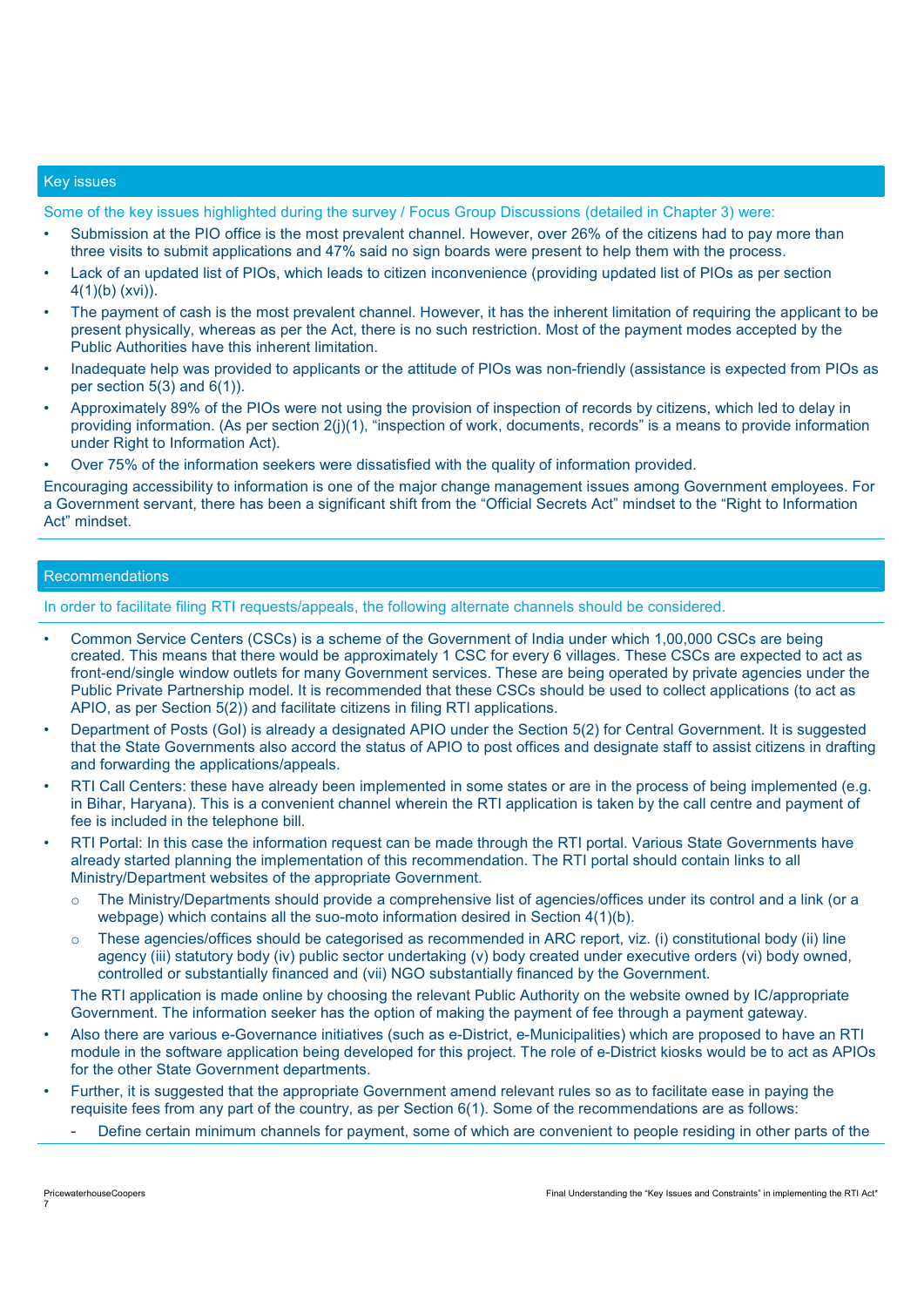#### **Recommendations**

country. At the least, it should have the following channels:

- o Indian Postal Order
- o Demand Draft
- o Cash
- o Court fee stamps
- o Non-judicial stamps
- Introduce RTI envelopes, which would have an inbuilt cost of application fee.
- Facilitate payment through Electronic Payment Gateway while submitting RTI application on the web.

At this stage, it would be pertinent to mention that some of the above channels may lead to revenue loss for the State Government (for example payment made through Indian Postal Order/RTI envelopes would result in revenue accruing to the Central Government, whereas the revenue should accrue to the State Government in case the RTI applications is for a Public Authority under the State Government. However, it may be noted that this loss would be insignificant and the revenue accruing to the Central Government would be utilised for strengthening the Act through awareness generation, Knowledge Resource Centre etc.

#### **Common Infrastructure & Capacity Building**

The study also focused on the Information providers to understand how well-equipped the Government/PA machinery is to respond to the needs of the RTI. This was studied from various aspects – training/knowledge, usage of IT, availability of basic infrastructure (like availability of photocopier at Panchayat level) etc, and whether adequate budgets existed to address the limitation.

#### Key issues

The key issues/findings based on the survey and Group Discussions are as follows:

- Record Management
	- o More than 38% of PIOs stated ineffective record management system for delay in processing
	- $\circ$  Approximately 43% of the PIOs were not aware of the record management quidelines
- Training/Knowledge
	- o Approximately 45% of PIOs mentioned that they had not been provided training in RTI
	- $\circ$  Approximately 43% of PIOs were not aware of the proactive disclosure of their PAs
	- o Approximately 39% of the PIOs were not aware of key SIC judgments
	- $\circ$  Training was limited to the provision of the RTI Act. Key aspects related to public dealing, motivation, technology, service levels, etc were not addressed
- Usage of Information technology
	- o Lack of software application capturing details mentioned in Section 25(3)
	- $\circ$  Lack of software application to improve efficiency at the Information Commission
- Low motivation of PIOs
	- $\circ$  Most of the PIOs have taken up the role unwillingly, leading to low motivation among them. Often, junior officers have been given the role of the PIOs and First Appellate Authority
	- o There was a perception among PIOs that lack of adequate budget and infrastructure hampers RTI implementation
	- $\circ$  Approximately 89% PIOs said that there was no additional allocation of staff for RTI, while their work has increased

The gaps highlighted above, are partly due to lack of clear accountability established through appropriate Government rules and lack of controls to measure the level/effectiveness of implementation. This has been addressed in the report through detailing the roles and responsibilities of various entities and establishing a control mechanism through the use of IT and Third Party Audits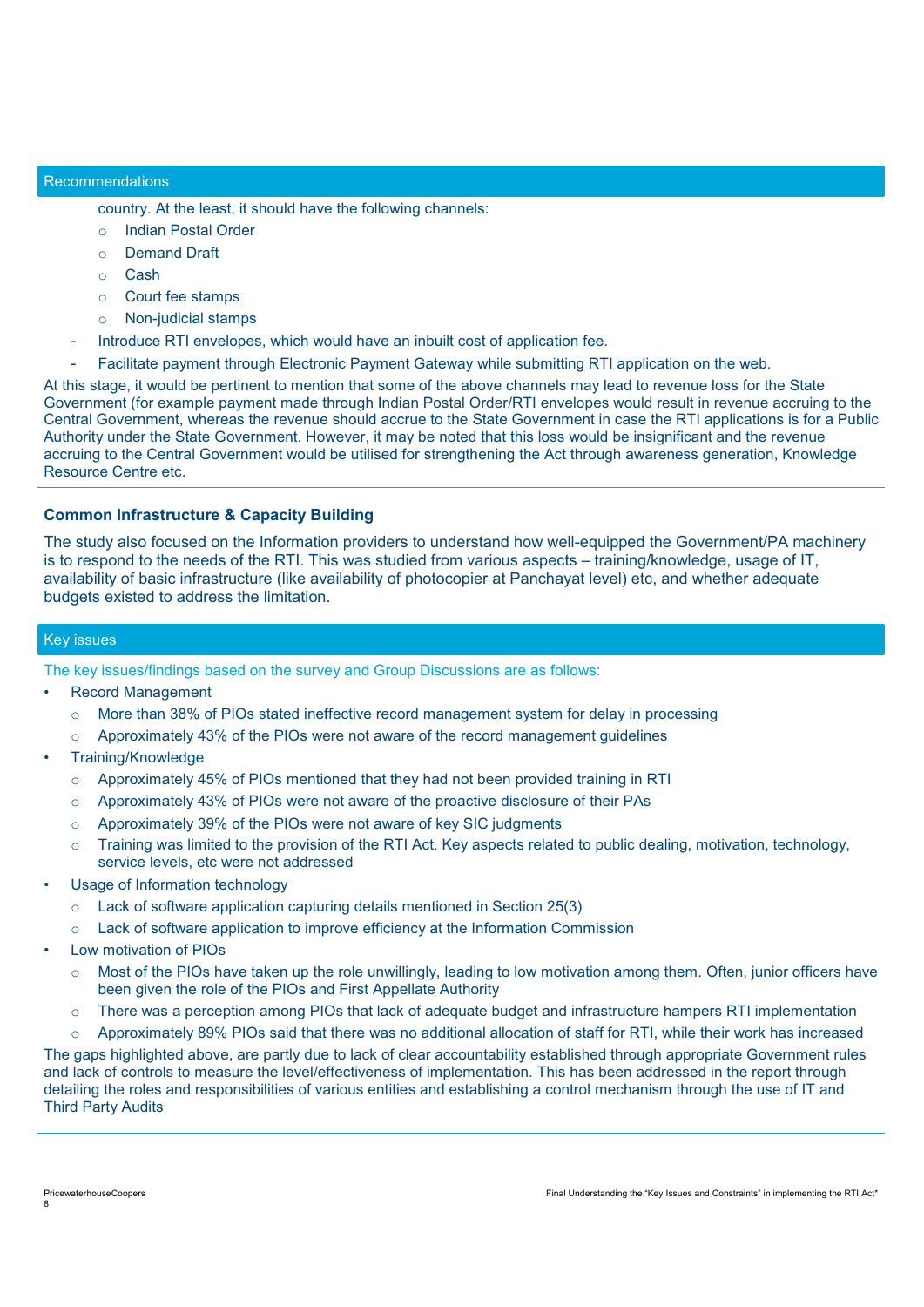#### Recommendations

- Re-organisation of record management system to promote information management. A separate study is recommended to improve the current record management guidelines and make them "RTI friendly"
- The following interventions in training to be taken:
	- $\circ$  Knowledge Resource Centre should be the owner of developing and updating the training content
	- $\circ$  At the State level, the State Nodal Department Agency should design a training implementation plan with support from the State Administrative Training Institute and National Training Agency.
	- $\circ$  Head of the Public Authority should own the responsibility of training the officials in its Department through State Administrative Training Institute or State empanelled agencies.
- Preparation of RTI ready plan: It is suggested that each Public Authority should do a self evaluation and identify areas of improvements and budget requirements. This would help in meeting the infrastructural needs thereby meeting the requirements of the Act.
- In order to ensure good performance of PIOs in implementing the RTI Act:
	- o Allocation of responsibility of PIOs and AAs to senior level officials in a Public Authority is required
	- o A mandatory column on the PIO's performance must be added into the forms of Annual Confidential Reports (ACRs)/even if the posting as PIO is only a part of the overall responsibilities handled by him/her.
	- o A monetary incentive for the PIOs may be considered at a PA level. Often, the PIOs are liable to pay penalty, for reasons beyond their control. So while a penalty has been mandated by the Act, the PAs should also get rewarded for a good performance. This is important at places where PIOs handle a high volume of RTI applications
- Specific software applications/"information request management" for implementation at Public Authority level and at the Information Commission.
- Usage of a RTI compliant standard template (Annexure 6) for quick and rationale responses to the applicant.
- The ARC report had suggested that as a one time measure, GoI should earmark 1% of the funds of all Flagship Programmes<sup>6</sup> for a period of five years for updating records, improving infrastructure, creating manuals etc (an amount not exceeding 25% of this should be utilised for awareness generation). This was a good suggestion to address the above mentioned issues. On the same lines, it is suggested that all Central and State Ministries/Departments should earmark 1% of their planned budgets for implementing the recommendations suggested in this report.

#### **Improving Efficiencies at Information Commission**

The appeal process is a key component of the RTI Act. It is one of the controls established to ensure that the information is provided to common citizens.

#### Key issues observed

Any person who does not receive a decision within the time specified in sub-section (1) or clause (a) of sub-section (3) of section 7, or is aggrieved by a decision of the Public Information Officer may, within thirty days from the receipt of decision, appeal to an officer who is senior in rank in each Public Authority – commonly referred as the First Appellate Authority (Section 19(1)). A second appeal against the decision shall lie within ninety days from the date on which the decision should have been made or was actually received, by the Central/State Information Commission (Section 19(3)). However, there are significant challenges observed at the Information Commission. The findings of the study were as follows:

- Large pendency of cases with a wait time of 4-12 months existed in most of the States. This discouraged people from filing appeals.
- Information seeker survey pointed out that 47% of the citizens did not receive replies to their RTI application with 30 days.
- Appellants had to incur expenses to attend the hearing of second appeals at Information Commission. As per Section 19(8) (b), the Information Commission may require the Public Authority to compensate the complainant for any loss or other detriment suffered. However whether this clause can be invoked for compensating the travel expenses of the

9

<sup>&</sup>lt;sup>6</sup> Eight flagship programmes are: Sarva Siksha Abhiyan, Mid-day Meal Scheme, Rajiv Gandhi Drinking Water Mission, Total Sanitation Campaign, National Rural Health Mission, Integrated Child Services, National Rural Employment Scheme and Jawarharlal Nehru National Urban Renewal Mission.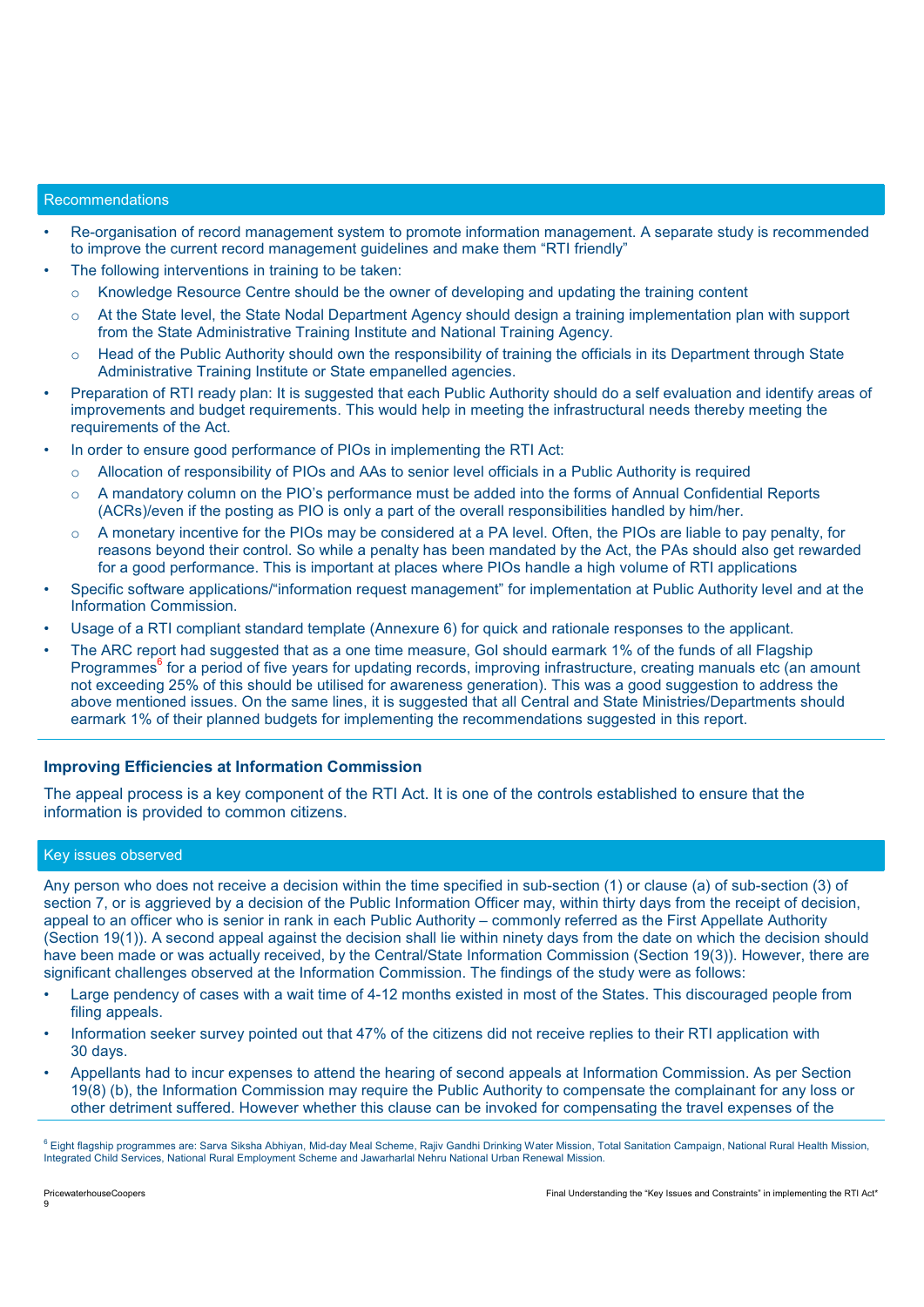#### Key issues observed

appellants is an area of contention and was not observed during the study.

The adjudicatory role of the appellant authority is critical in making this Act a success. As per the estimates, projected numbers of the secondary appeals would grow to 2.5-3.0 lakhs by the year 2011. This would require developing innovative ways to dispose off cases, without diluting the rights of either party.

#### Recommendations

Improving the disposal rate of complaints/appeals by Information Commission through the following recommendations:

- Hearings through video conferencing: Since the Information Commissions are situated in State capitals (with exceptions like Maharashtra), it is inconvenient for applicants to be present during the scheduled hearing. This problem assumes significance in cases of matters pertaining to the Central Government, where the appellant has to travel to New Delhi. It is proposed that the Information Commissions use video conferencing (VC) as a mode of communication for such hearings. VC facility is available at each district headquarters which may be used for this purpose.
- The CIC, as per Section 12(7) and SIC, as per Section (15(7), with the approval of the appropriate Government should open offices at other locations, so as to reach out to the masses.
- Passing order on merit of the case without hearing. This would address issues of rescheduling the hearing, in case of absence of the appellant or the PIO.
- Usage of software application for managing the processes at the Information Commission. This application should assist in improving productivity/efficiency in disposal of cases, drafting of orders, day-to-day office administration etc.

Further the recommendations on other important issues are as follows:

- Composition of Information Commissions: As per the Section 12(5) and 15(5), the composition should be such that it should have people with wide knowledge and experience in law, science and technology, social service, management, journalism, mass media or administration and governance. To implement these sections in spirit, it is recommended that the people who have worked in Government should be restricted to 50% (if not less) as recommended in the ARC report.
- To facilitate the induction of the new Commissioner, where he/she does not have a background of law/quasi judicial role, he/she should go through an induction period before assuming full charge.
- Usage of RTI compliant standard templates (Annexure 6) should ensure quick and reasoned orders to the appellant. It may be noted that the templates have a strong linkage to the Act and leave little room for errors.